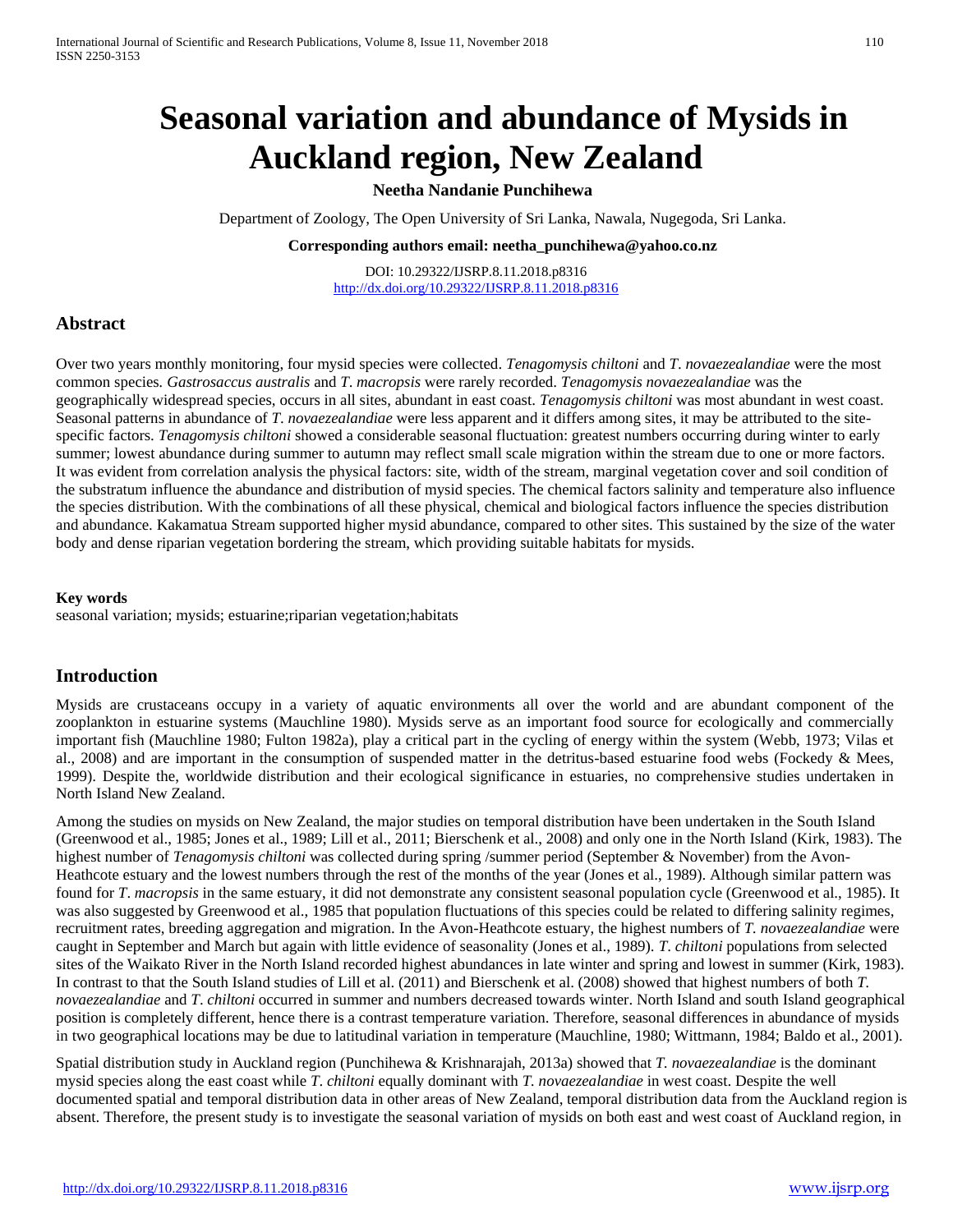order to extend this knowledge in a comparative manner in other geographical regions as well. The results allow comparison to be made with South Island studies.

## **Methodology**

The selected study area is situated on the North Island, the Auckland region. Monitoring to assess temporal variation in mysid abundance was undertaken at six out of the 26 surveyed sites at where mysids were encountered: three within Manukau Harbour (Kakamatua stream, Mill Bay and Cornwallis), and three on the east coast (Big Manly Bay, Orewa-Nukumea Stream and Okoromai Bay) (Table 1, Fig. 1). These six sites were selected because of their relatively high numbers of mysids were recorded during initial reconnaissance surveys, (Punchihewa & Krishnarajah, 2013a) and on the basis of site proximity.

**Table 1:**Qualitative description of the main study sites, New Zealand.

|                                 | <b>Stream</b> | Location                                     | Riparian                                   | Soil condition |
|---------------------------------|---------------|----------------------------------------------|--------------------------------------------|----------------|
| Study site                      | width $(m)$   | (GPS)                                        | Vegetation                                 | (substratum)   |
| 1. Kakamatua (WC)               | $12 - 14$     | 37°00'S 174°35'E                             | Mainly larger trees,<br>grasses and flaxes | Silt loam      |
| 2. Cornwallis (WC)              | $2 - 5$       | 36°59'S 174°36'E                             | Mainly grasses<br>and flaxes               | Sandy loam     |
| 3. Mill Bay (WC)                | $2 - 3$       | 36°58′S,174°38′E                             | Mainly grasses<br>and flaxes               | Silt loam      |
| 4. Big Manly Bay<br>(EC)        | $10 - 14$     | 36°37'S 174°45'E                             | Mainly larger trees<br>grasses and flaxes  | Silt           |
| 5. Okoromai Bay<br>(EC)         | $2 - 3$       | $36^{\circ}36^{\prime}S$<br>174°48'E         | Mainly mangroves                           | Sandy loam     |
| 6. Orewa-Nukumea<br>Stream (EC) | $14 - 18$     | $36^\circ 34^\prime$ S<br>$174^{\circ}41'$ E | Mainly larger trees,<br>grasses and flaxes | Silt           |

WC, west coast; EC, east coast



**Fig 1**: Main study sites, Auckland region: west and east coasts.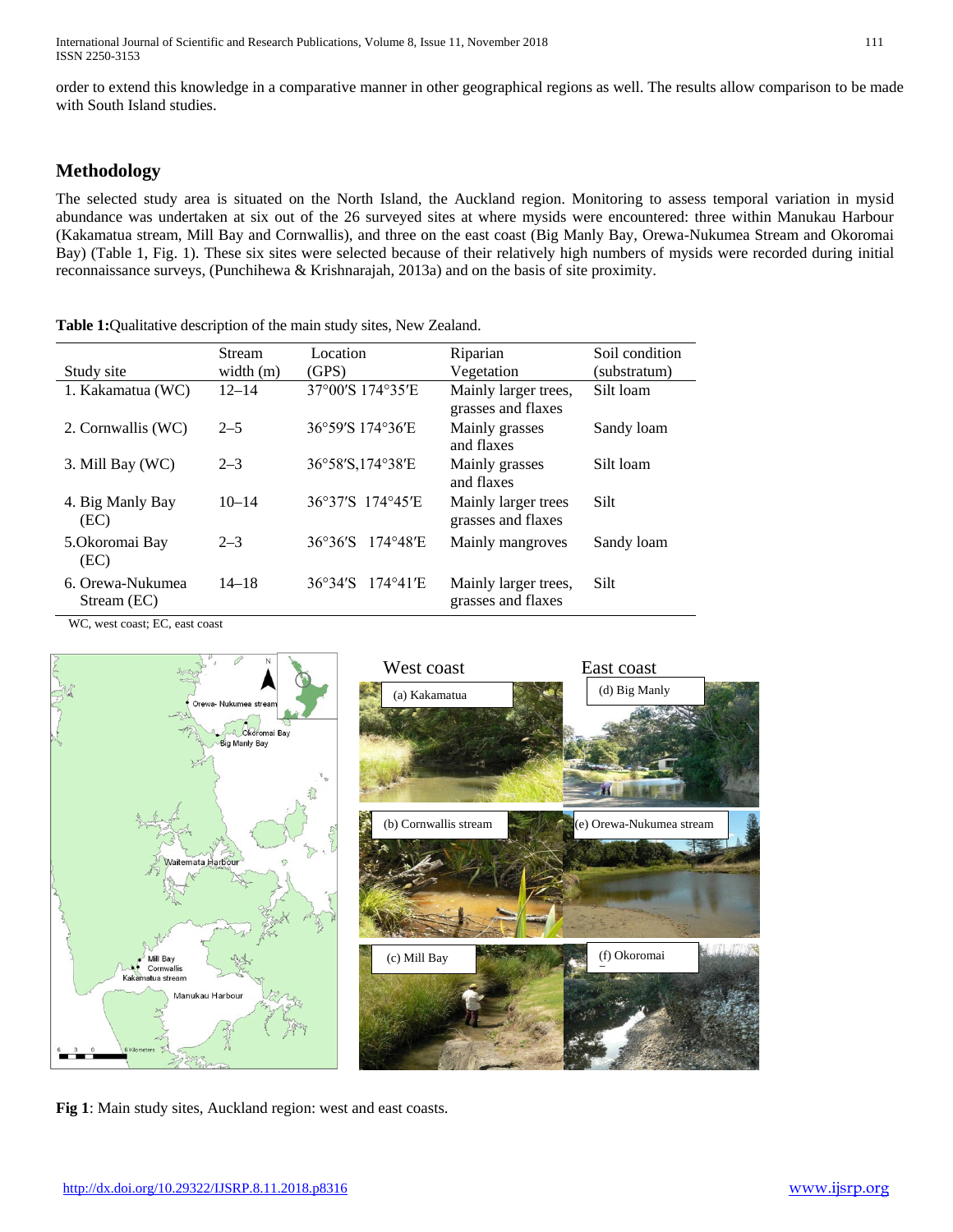The general characteristics of each site are described in Table 1 and depicted on plates a–d (Fig. 1); each site was surveyed approximately monthly,  $\pm 1$  hour from low tide, over a two year period. The samples were taken using a hand held dip net with a mouth area of  $25 \times 20$  cm<sup>2</sup>, and with 500 µm mesh size along an eighty meter transect at the edge of the stream. Samples were taken from surface water column and tidal mixing area of the stream, but not much close to the ocean. At each site four replicate surveys were undertaken (transects of 10 m length, 10 m apart). All mysids collected, were transferred immediately into separate bottles containing 70% ethyl alcohol. Monthly sampling was carried out over two years starting in June 2006 on the west coast and September 2006 on the east coast, in selected six sites. At each site surveys took place during day time at low tide. On each sampling event, the environmental variables: salinity, pH, dissolved oxygen (DO) and temperature were measured using WTW 3400i Multi-Parameter Water Quality Field Meter, Geotech Environmental Equipment, USA. In the laboratory total body length (length of rostral tip to the telson tip) of mysids were taken using an eyepiece micrometre attached to a light (compound) microscope.

## **Statistical Analyses**

Samples collected at each three sites (both west and east coast) at different times of the same day (day time) considered as independent samples. The mean and standard deviation of parameters and measurements were calculated. Diversity was calculated using Shanon-Wiener diversity index (H). The variation of the parameters and measurements were analysed using one-way and twoway analysis of variance (ANOVA) considering the site, month and species as factors. The mean separation was done using Tukey's honestly significant difference (HSD). The Principal component analysis (PCA) was performed on the data collected from the study. The Principle component analysis was varied out on the data obtained from the study to explore the patterns of mysid distribution or taxonomic relationships reflected from the data.

Relationship between variables may be strongly non-linear and involve high-order interactions. The CART is a modern statistical technique ideally suited for both exploratory and modelling such data, but have seldom been used in ecology. Hence, accurate analysis is now often seen as a principle objective of species-environment analysis (Steven et al., 2012). CART was used to recognize the best environmental parameters which contributed much to the variation of mysid species abundance. CART analysis has been used to establish the relationships between species and environment (De'ath & Fabricus, 2000). All the analyses including PCA and CART were performed on SPSS PC Version 20 and Minitab version 15 for ANOVA.

## **Results**

Four species of mysids were collected over the monthly monitoring period. *Tenagomysis chiltoni*, *T*. *novaezealandiae*, *Gastrosaccus australis* and *T. macropsis*. *Tenagomysis chiltoni* and *T*. *novaezealandiae* were the most common species. Though, other species were relatively rare and recorded sporadically. The highest mysid diversity recorded from west coast site Kakamatua (H=0.56) and secondly east coast site Orewa (H=0.35), three species in each site. Lowest diversity recorded from east coast site Okoromai Bay.

To test whether there is a significant difference between the number of individuals of mysids of both *Tenagomysis* species in each site with respect to months, data were analysed using two-way ANOVA and are given in Table 2. The west coast and east coast sites showed that both factors (sites and months) and the interaction of these factors were found to be significant for the number of individuals of both species ( $P \le 0.05$ ) (Table 2).

## **West coast species**

*Tenagomysis chiltoni* and *T*. *novaezealandiae* were the most common species of mysid found at west coast sites over the monitoring period; *G*. *australis* was recorded (12 individuals) only once at Kakamatua. The mean abundance of *T. chiltoni* at all three west coast sites differed significantly (*P* ≤ 0.05) (Table 3) and it was higher at Kakamatua than Cornwallis or Mill Bay (Table 3). *Tenagomysis chiltoni* was the predominant mysid during most months surveyed at Kakamatua, with the number of individuals collected during monitoring exceeding those of *T. novaezealandiae* by a factor of 3. The peaks in abundance of *T. chiltoni* at Kakamatua site showed an obvious seasonal pattern (Fig. 2a). *Tenagomysis novaezealandiae* was not often collected at Cornwallis and only once it was collected at Mill Bay (Fig. 2c).

|                | to months.                                |            |    |                                   |
|----------------|-------------------------------------------|------------|----|-----------------------------------|
| <b>Species</b> | <b>Site</b>                               | F value Df |    | Significance/<br>non significance |
|                |                                           |            |    |                                   |
| T. chiltoni    | West coast-Kakamatua//Mill Bay/Cornwallis |            |    |                                   |
|                | Month                                     | 3.89       | 11 |                                   |
|                | <b>Site</b>                               | 22.08      | 02 | S                                 |
|                | Interaction                               | 1.90       | 22 |                                   |

**Table 2:** Two-way ANOVA: Synopsis of significance/non significance in variation of the number of individuals of *T*. *novaezealandiae* and *T*. *chiltoni* in each site with respect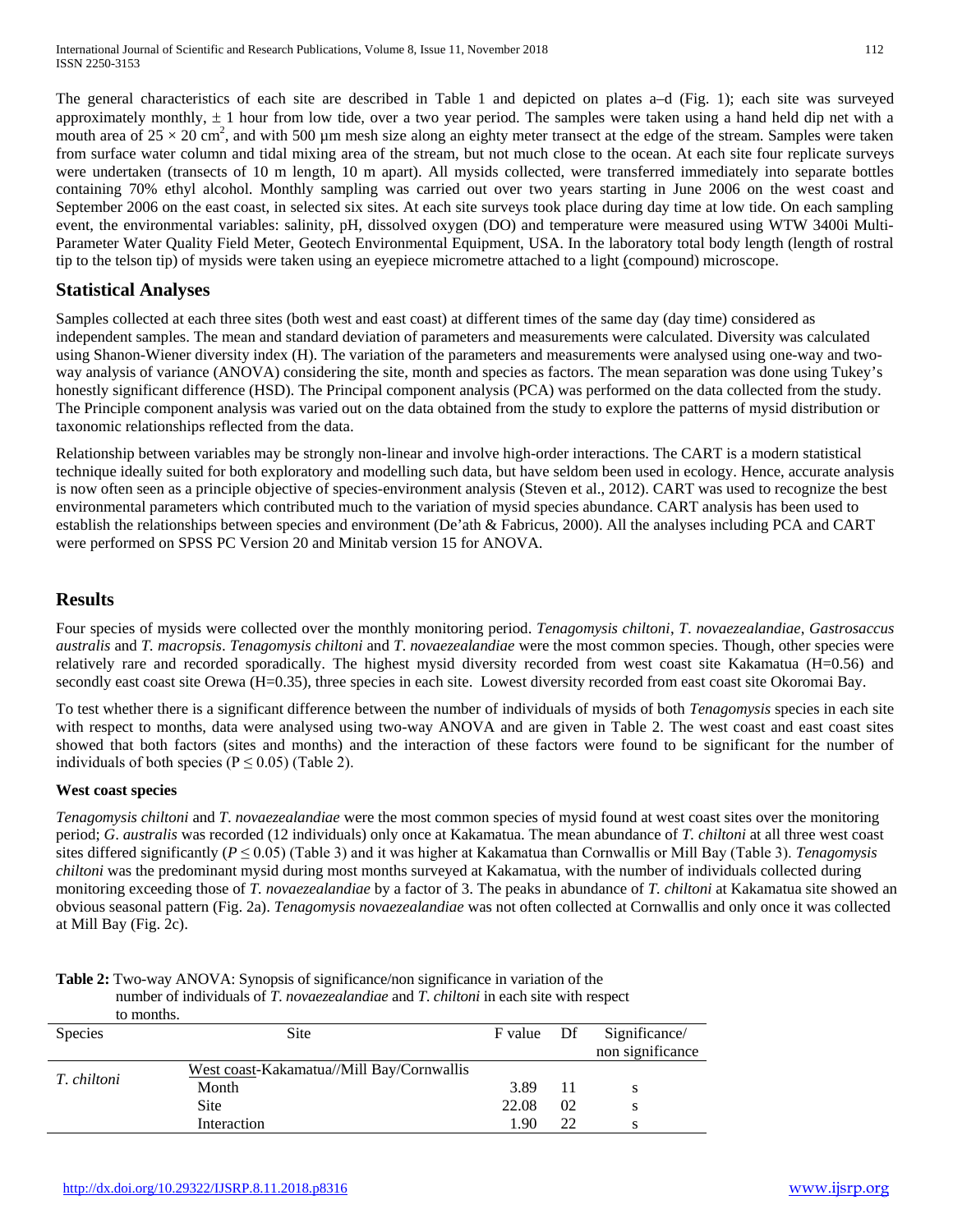|                    | East coast: Manly Bay/Okoromai Bay/Orewa |       |    |  |
|--------------------|------------------------------------------|-------|----|--|
| T. novaezealandiae | Month                                    | 4.15  |    |  |
|                    | Site                                     | 14.37 | 02 |  |
|                    | Interaction                              | 2.10  |    |  |

Df =degrees of freedom, s=significance



#### Fig. 2: Monthly variations in the mean  $(\pm SD)$  abundance (n=4) of *T*. *chiltoni* and *T*. *novaezealandiae*, west coast sites.

A total of 2066 *T*. *chiltoni* were collected over a two-year period at Kakamatua. Major peaks in the density of this species were apparent during spring (September to November) for both survey years, with secondary peaks being apparent during both winters (June to August) (Fig. 2a). The lowest abundance occurred during late summer and autumn (February to May 2007, 2008). One-way analysis of variance (ANOVA) showed that the mean abundance of mysids during June and September to December were significantly higher ( $P \leq$ 0.05) than the corresponding means of February to May (Table 3 & Table 4) at Kakamatua. The mean abundance values during autumn months (March to May) were significantly lower than that of the spring months (Table 3  $\&$  Table 4).

A total of 646 *T*. *novaezealandiae* were collected over a two-year period at Kakamatua. The greatest number of individuals were collected during early winter and late summer (June and February); the least number of individuals from mid-winter to mid-summer (July to January 2007/2008) and autumn (March to May 2007) (Fig. 2a). One-way ANOVA showed that the mean abundance values of *T. novaezealandiae* in June were significantly different ( $P \le 0.05$ ) from other months (Table 3 and Table 4). For the other eleven months of the year, the mean values were not significantly different. Tukey test showed that the mean abundance in June was significantly higher than the rest of the months (Table 3 and Table 4).

A total of 1003 *T*. *chiltoni* were collected over the monitoring period at Cornwallis. Numbers of *T*. *chiltoni* were initially low, and subsequently fluctuated markedly over the monitoring period; peaks in abundance occurred during winter, spring and early summer months in 2007 and 2008, with the least number of individuals caught during late-winter and spring (August to November 2006), autumn (March to April 2007 & March to May 2008) and late-winter (August 2007) (Fig. 2b), although there is no clear, recurring apparent seasonal trend. One-way ANOVA showed that the mean abundance of *T*. *chiltoni* at Cornwallis was significantly greater in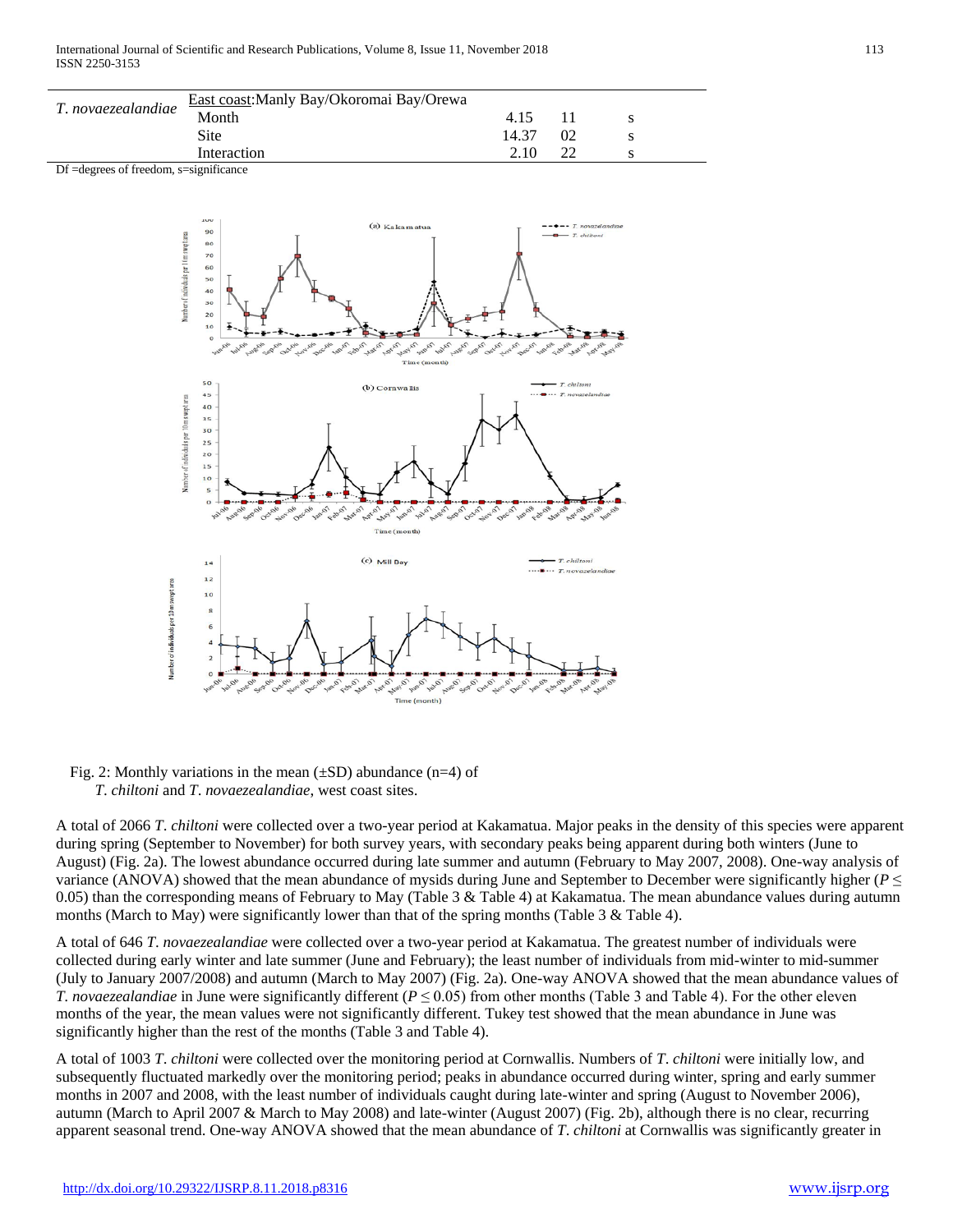December and January ( $P \le 0.05$ ); March, April and August mean abundance values were significantly lower than those of December and January (Table 2 & Table 3). A total of 44 *T*. *novaezealandiae* were collected from Cornwallis in November and December (2006), January and February (2007) and June 2008 (Fig. 2b).

A total of 277 *T*. *chiltoni* were collected at Mill Bay during the survey period. Abundance of this species at this site was low at all times, with the exceptions of spring (November 2006) and winter (June 2007) (Fig. 2c). One-way ANOVA showed that the mean abundance values were significantly different ( $P \le 0.05$ ) among months (Table 2). According to Tukey test mean abundance value of April was significantly lower than those of June, July and November (Table 3). Only three *T*. *novaezealandiae* were collected from Mill Bay, during July 2006.

#### **East coast species**

*Tenagomysis novaezealandiae* was the prevalent species of mysid on the east coast; on several occasions *G. australis* occurred at Big Manly Bay (seven individuals) and Orewa-Nukumea stream (two individuals), all individuals were brooding females; *T. macropsis* occurred at Orewa-Nukumea stream on one occasion (September 2008) and all the 52 individuals were brooding females.

Temporal variation in mean abundance of *T. novaezealandiae* at the three east coast sites manifested no recurring pattern, although during December the abundance was high at all sites. *T. novaezealandiae* was present for the duration of sampling at Big Manly Bay and Orewa-Nukumea Stream. The mean abundance values of *T*. *novaezealandiae* at Big Manly Bay were significantly higher than Okoromai Bay and Orewa-Nukumea Stream (*P* ≤ 0.05) (Table 3).

A total of 1238 *T*. *novaezealandiae* were collected during the monitoring period at Manly Bay. Maximum numbers occurred during mid-summer (January 2007), the least during late-autumn (March, April 2008) and late-summer (February 2008) (Fig. 3a); peaks in abundance occurred during spring, early summer and winter, although clear inter-annual trends were not apparent. One-way ANOVA showed that the mean abundance values were significantly different ( $P \le 0.05$ ) among months (Table 2 and 3). Tukey test showed that the mean abundance during January was significantly higher than those between February and November (Table 2 and 3).

**Table 3:** Synopsis of significance/non significance in variation of the number of individuals of musics (mean  $SE$ ) among months and indifferent sites

| individuals of mysids (mean±SE) among months and in different sites. |  |  |
|----------------------------------------------------------------------|--|--|
|                                                                      |  |  |

|            | <b>Species</b>     | <b>Site</b>     | F value | Df | Significance | $Mean \pm SE$     |
|------------|--------------------|-----------------|---------|----|--------------|-------------------|
| West coast | T. chiltoni        | Kakamatua       | 16.03   | 11 | S            | $22.58 \pm 2.53a$ |
|            |                    | Cornwallis      | 3.98    | 11 | S            | $11.41 \pm 1.61b$ |
|            |                    | Mill Bay        | 3.67    | 11 | S            | $2.95 \pm 0.15b$  |
|            |                    | All three sites | 42.68   | 2  | S            |                   |
|            | T. novaezealandiae | Kakamatua       | 4.31    | 11 | S            |                   |
| East coast | T. novaezealandiae | Big Manly Bay   | 10.69   | 11 | S            | $14.49 \pm 1.43a$ |
|            |                    | Okoromai Bay    | 15.14   | 11 | S            | $5.93 \pm 1.17 b$ |
|            |                    | Orewa Stream    | 23.71   | 11 | S            | $5.26 \pm 0.30$ b |
|            |                    | All three sites | 21.91   |    | S            |                   |

s = significance at  $P \le 0.05$ , df =degrees of freedom.SE = standard error, Different letters show where the significant difference is evidence.

A total of 555 *T*. *novaezealandiae* were collected during the monitoring period at Okoromai Bay and demonstrated one annual population peak (Fig.3a). Maximum abundance occurred in spring and early summer (September to December). Mysids were not encountered at Okoromai Bay between February and May (late summer and autumn) during 2007 and 2008. The mean abundance of *T. novaezealandiae* in September to December were significantly higher than that of February to June (*P*≤0.05) (Table 2 & Table 3).

A total of 464 *T*. *novaezealandiae* were collected during the monitoring period at Orewa. Abundance of this species at this site demonstrated seasonal variation, with recurring maxima in the numbers during summer and winter (Fig. 3c), and minima during autumn and spring. One-way ANOVA showed that the mean abundance values were significantly different ( $P \le 0.05$ ) among months (Table 2): March to April and June to November mean values were significantly lower than December to February and May (Table 3).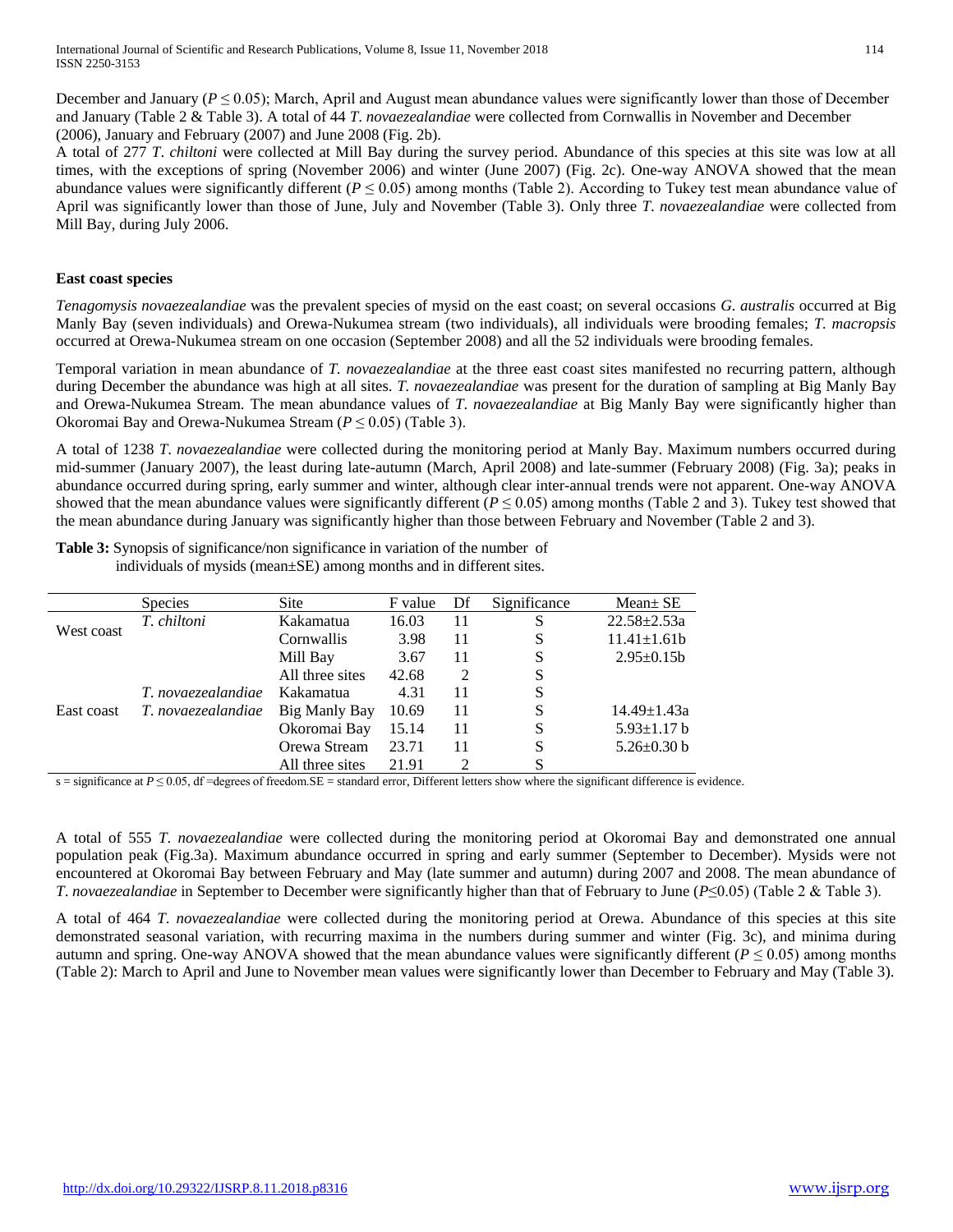

Fig. 3: Monthly variations in mean (±SD) abundance (n=4) of *T*. *novaezealandiae*, east coast Sites/

**Table 4:**Variation in the number of individuals of *T*. *chiltoni* and *T*. *novaezealandiae* (mean±SE) recorded from different sites, during monitoring period.

|           | T. chiltoni<br>T. novaezealandiae |                   |                  |                   |                                     |                   |                   |
|-----------|-----------------------------------|-------------------|------------------|-------------------|-------------------------------------|-------------------|-------------------|
| Month     | Kakamatua                         | Cornwallis        | Mill Bay         | Kakamatua         | Manly Bay                           | Okoromai Bay      | Orewa             |
|           | $Mean \pm SE$                     | $Mean \pm SE$     | $Mean \pm SE$    | $Mean \pm SE$     | $Mean \pm SE$                       | $Mean \pm SE$     | $Mean \pm SE$     |
| January   | $25.50 \pm 3.30$                  | $23.00 \pm 5.02a$ | $1.50\pm0.96$    | $6.00 \pm 1.58$ b | $39.50 \pm 1.44$ a $3.50 \pm 0.5$ b |                   | $10.25 \pm 1.03a$ |
| February  | $3.13 \pm 1.22 b$                 | $10.75 \pm 0.96$  | $2.38 \pm 1.02$  | $9.75 \pm 0.90$ b | $5.38 \pm 1.25b$                    | $0.00 \pm 0.0$    | $11.25 \pm 0.92a$ |
| March     | $1.13 \pm 0.52 b$                 | $2.50+0.96$       | $1.38 \pm 0.73$  | $4.25 \pm 0.56$ b | $3.63 \pm 0.75$ b                   | $0.00 \pm 0.0$    | $3.75 \pm 0.70$   |
| April     | $3.00 \pm 1.02 b$                 | $2.00 \pm 1.24$   | $0.88 \pm 0.58$  | $4.75 \pm 0.53$ b | $7.13 \pm 2.13$ b                   | $0.00+0.0b$       | $2.25 \pm 0.53b$  |
| May       | $1.88 \pm 0.61 b$                 | $7.13 \pm 2.42$   | $2.63 \pm 1.10$  | $5.63 \pm 1.03$ b | $12.75 \pm 3.43$                    | $0.00+0.0b$       | $9.25 \pm 1.73a$  |
| June      | $35.63 \pm 4.02a$                 | $12.13 \pm 2.42$  | $5.38 \pm 0.78a$ | $29.00 \pm 11.3a$ | $10.25 \pm 1.26$                    | $0.38 \pm 0.2b$   | $4.25 \pm 0.59$   |
| July      | $16.00 \pm 3.08$                  | $8.25 \pm 1.46$   | $4.88 \pm 0.72a$ | $7.50 \pm 2.20$ b | $3.63 \pm 0.63$                     | $1.88 \pm 0.77$ b | $3.25 \pm 0.56$ b |
| August    | $17.63 \pm 1.82$                  | $3.63 \pm 1.21b$  | $4.00 \pm 0.57$  | $4.13 \pm 0.79$ b | $21.38 \pm 6.73b$                   | $4.25 \pm 0.77$ b | $1.25 \pm 0.31$   |
| September | $35.63 \pm 6.42a$                 | $9.88 \pm 2.97$   | $2.50 \pm 0.63$  | $3.25 \pm 1.10 b$ | $22.25 \pm 2.40$                    | $14.25 \pm 1.29a$ | $1.13 \pm 0.40$   |
| October   | $46.25 \pm 9.91a$                 | $18.88 \pm 6.43$  | $3.25 \pm 0.73$  | $3.38 \pm 0.84$ b | $12.75 \pm 2.27b$                   | $11.88 + 2.52a$   | $2.25 \pm 0.62 b$ |
| November  | $56.00 \pm 8.12a$                 | $16.75 \pm 5.42$  | $4.88 \pm 0.95a$ | $2.38 \pm 0.63$ b | $8.63 \pm 1.65b$                    | 14.88±4.42a       | $2.38 \pm 0.50$   |
| December  | $29.25 \pm 2.34a$                 | $22.00 \pm 5.67a$ | $1.75 \pm 0.56$  | $3.75 \pm 0.59$   | $26.63\pm4.09$                      | $20.13 \pm 2.89a$ | $11.88 \pm 0.64a$ |

SE = standard error, Different letters show where the significant difference is evidence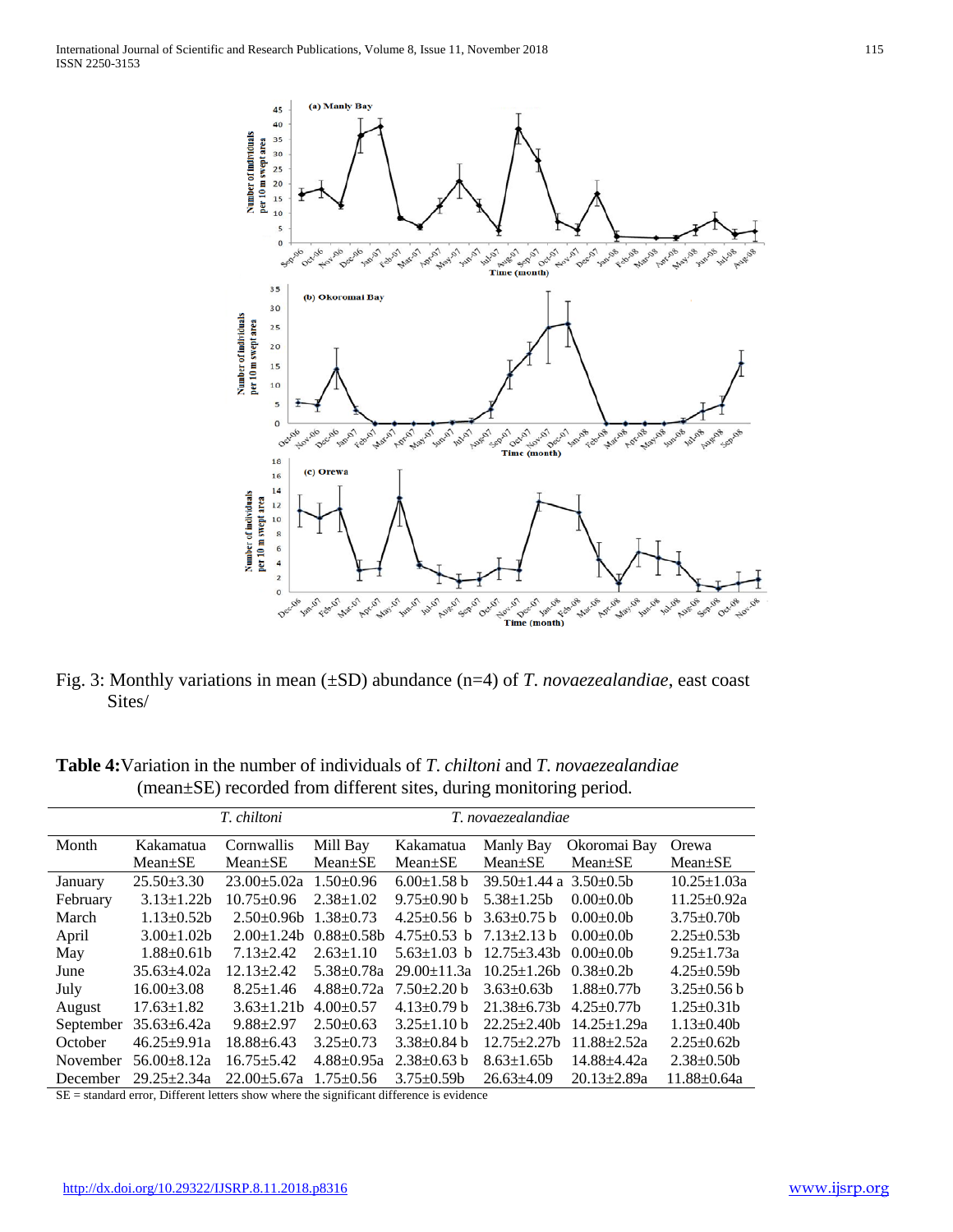#### **Factors effect on mysid species distribution and their abundance**

#### *1. Correlation coefficients*

The correlation among the environmental parameters, site conditions on mysid species and their abundances is shown in Table 5. This indicated that mysid abundances correlated with site ( $p \le 0.01$ ), width of the stream and vegetation ( $p \le 0.05$ ) whereas species distribution correlated with site, salinity ( $p \le 0.01$ ), width of the stream, vegetation, soil condition and temperature ( $p \le 0.05$ ).

**Table 5:** Correlation coefficients (r) of bivariate analysis of site conditions, enviromental factors on mysid species and their abundance.

|                | site      | Stream<br>width | Vegetation | Salinity  | Temp     | Soil     | pH       |
|----------------|-----------|-----------------|------------|-----------|----------|----------|----------|
| Abundance      | $0.327*$  | $0.302**$       | $0.273**$  | $-0.053$  | 0.03     | 0.111    | $-0.112$ |
| <b>Species</b> | $0.433**$ | $0.170*$        | $0.164*$   | $0.255**$ | $0.137*$ | $0.213*$ | 0.118    |

\* Significant at P **≤** 0.05 level,\*\* Significant at P ≤ 0.01 level, Temp = Temperature

#### *2. Classification and regression analysis (CART)*

The results of classification and regression analysis of distribution of mysid species within monthly survey sites is shown in Fig. 4. It shows that salinity and temperature contributed much to the variation of the abundance of *T*. *chiltoni* and *T. novaezealandiae*. Based on the salinity, root node of the dendogram is split into two child nodes (Node 1 and 2). Node 1 includes 40.3% of *T. novaezealandiae* and 60.7% of *T*. *chiltoni*. The left branch of the right node of the dendogram (Node 2) further split into two child nodes (Node 3 and 4) based on temperature. The Node 3 included 34.6% of *T. novaezealandiae* and 65.4% of *T*. *chiltoni* and Node 4, represented 57.8 % *T. novaezealandiae* and 41.4% *T*. *chiltoni*. The results of the analysis revealed that the salinity and the temperature are playing the major role in the distribution of the mysid species in New Zealand.



Fig. 4:Classification and Regression Tree analysis, of the distribution of mysid species within monthly survey sites, New Zealand. Legend: tem, temperature.

#### *3. Principle component analysis*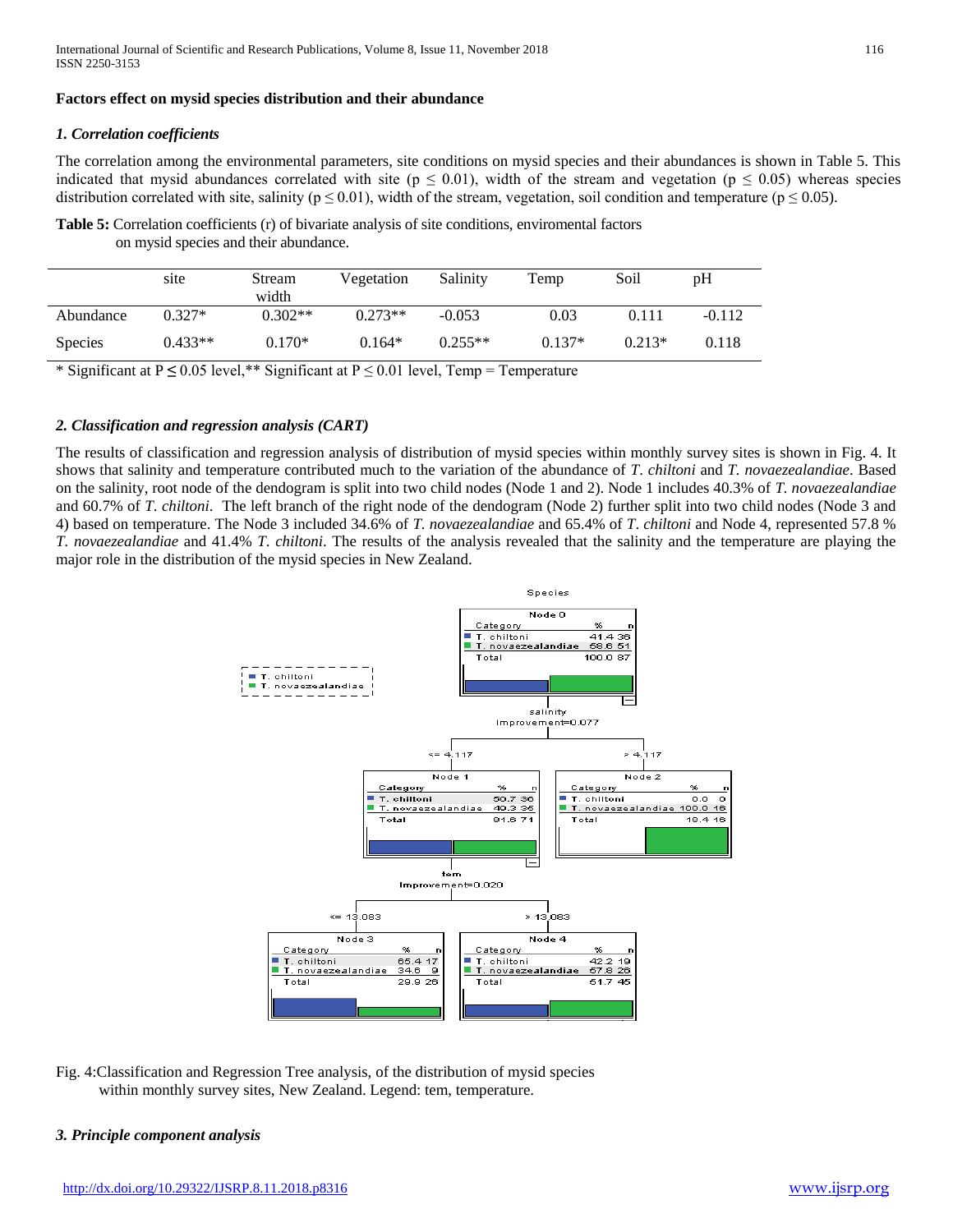The distribution of mysid species in sites is shown in Fig. 5 & 6. The biplot produced by plotting PCA1, PCA2 and PCA3 and PCA1 with PCA 2 indicated a pattern of distribution in which species were overlapped considerably. However, both *T*. *chiltoni* and *T*. *novaezealandiae* showed a wider distribution in the plot indicating a trend which reflects site specificity (Fig. 6). The site-wise plotting of PCA1 and PCA2 (Fig. 6) showed that the New Zealand mysids were area specific in their distribution. The trends those reflected from the Fig. 6 (B) indicated that the sites distributed in the plot of PC1 with PCA 2 were not well-separated. However, Orewa and Kakamatua sites showed a weak trend of deviation and indicated a widest distribution in the plot showing its geographical position.



Fig. 5: Distribution of New Zealand species produced by Principle component analysis. A) 3D plot for species using Principle components 1, 2 and 3.

B) Biplot for species using Principle components 1, 2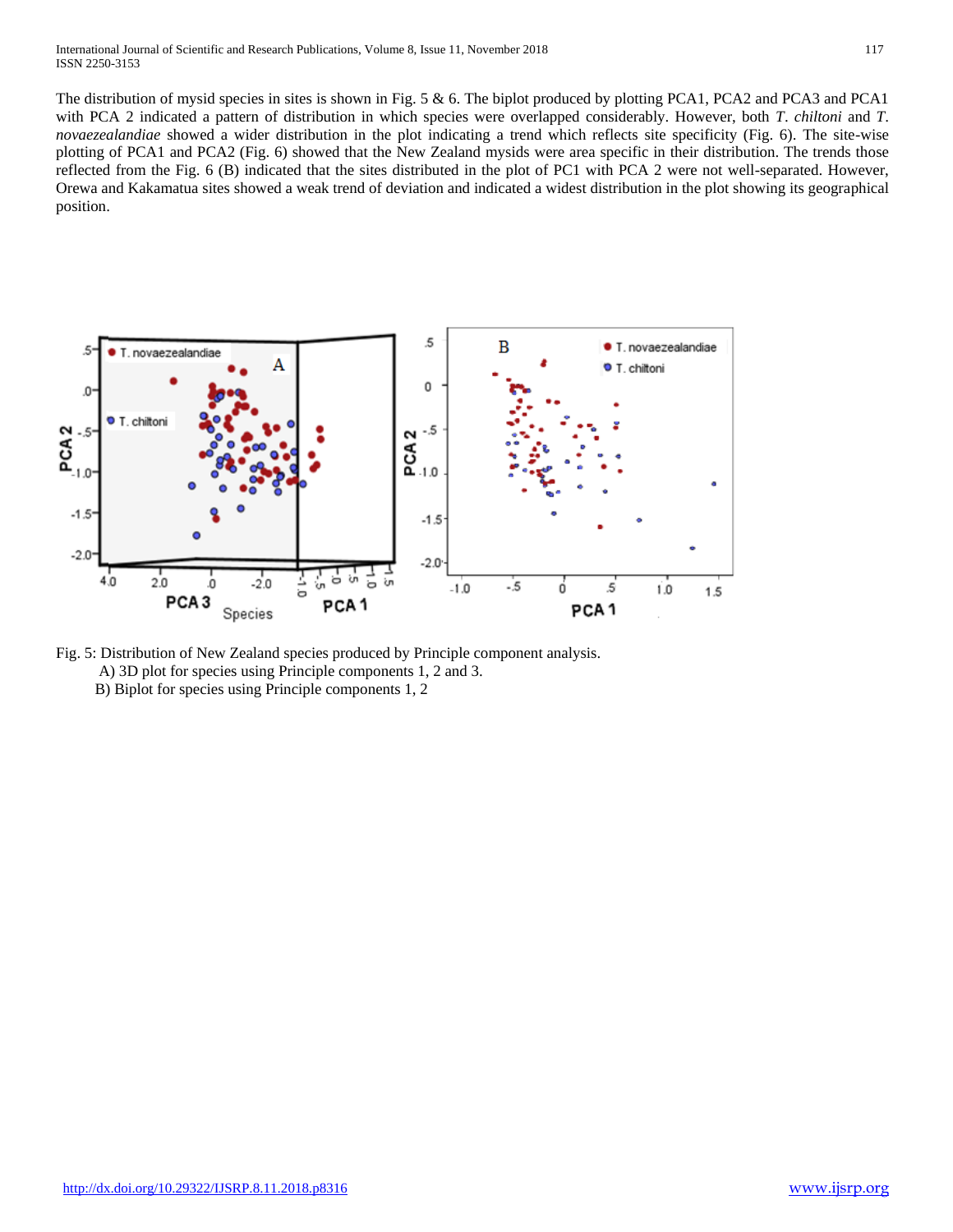

Fig. 6: Distribution pattern of New Zealand sites, in relation to mysid species, produced by Principle component analysis.

A) Biplot for species in relation to sites using PCA 1 and 2.

B) Biplot for distribution pattern of sites using PCA 1 and 2

#### **Seasonal variations in body length**

Total body length (TL) is a standard measure of size in mysids. In most of the months higher frequencies of *T. chiltoni* were recorded around the length of maturity (9–10 mm). The higher length classes 16–16.9 mm and 17–17.9 mm were recorded only from June to December for both years. During most of the months higher frequencies of *T*. *novaezealandiae* were recorded around the length of maturity (5–6 mm). The higher length classes 9–9.9 mm or 10–10.9 mm recorded only from September to November 2006 and August to September 2007.

To investigate the seasonal differences of body length, adult mysids of *T*. *chiltoni* and *T*. *novaezealandiae* from the pooled data were considered (monthly basis over a two-year period). The one-way ANOVA indicated that there is a seasonal difference in body length of mature males and females of both species (Table 6). Mean body length of both sexes of *T*. *chiltoni* and *T*. *novaezealandiae* differ significantly throughout the seasons ( $P \le 0.05$ ) (Table 6). The mean lengths of adult female *T*. *chiltoni* among all the seasons differ significantly except from that of spring and winter (Table 7). The mean adult body length of *T*. *chiltoni* female was highest in spring (13.76 mm), moderate length in winter (13.58 mm) and lowest in summer and autumn (12.44 mm & 11.78 mm respectively). During winter and spring, mean lengths of both female *T*. *chiltoni* and *T*. *novaezealandiae* differed significantly from summer and autumn lengths (Table 7). Mean length of male *T*. *chiltoni*, during winter differed significantly from spring and summer lengths (Table 7). Summer lengths of female *T*. *novaezealandiae* are significantly different from autumn lengths (Table 7). The lengths of male *T*. *novaezealandiae* in winter and spring differed significantly from length of autumn and summer. Accordingly, the mean adult body lengths of *T*. *novaezealandiae* (both sexes) and *T*. *chiltoni* (female) were greatest in spring and winter (Table 6). The largest *T*. *chiltoni*  female (18.52 mm) was found in October 2006, while largest male (16.00 mm) was found in November 2006 at Kakamatua. Both largest female (10.32 mm) and male (8.56 mm) *T*. *novaezealandiae* was recorded in October 2006 from Big Manly Bay.

**Table 6:** Significance/non significance in variation of adult body length of *T*. *chiltoni* and

| Sex     | T. chiltoni |               | T. novaezealandiae   |       |  |                 |
|---------|-------------|---------------|----------------------|-------|--|-----------------|
|         | F value     | df            | Significance F value |       |  | df Significance |
| Female  | 48.60       |               |                      | 48.00 |  |                 |
| Male    | 6.23        |               |                      | 23.61 |  |                 |
| $\cdot$ |             | $\sim$ $\sim$ |                      |       |  |                 |

s = significance at  $P \le 0.05$ , df =degrees of freedom.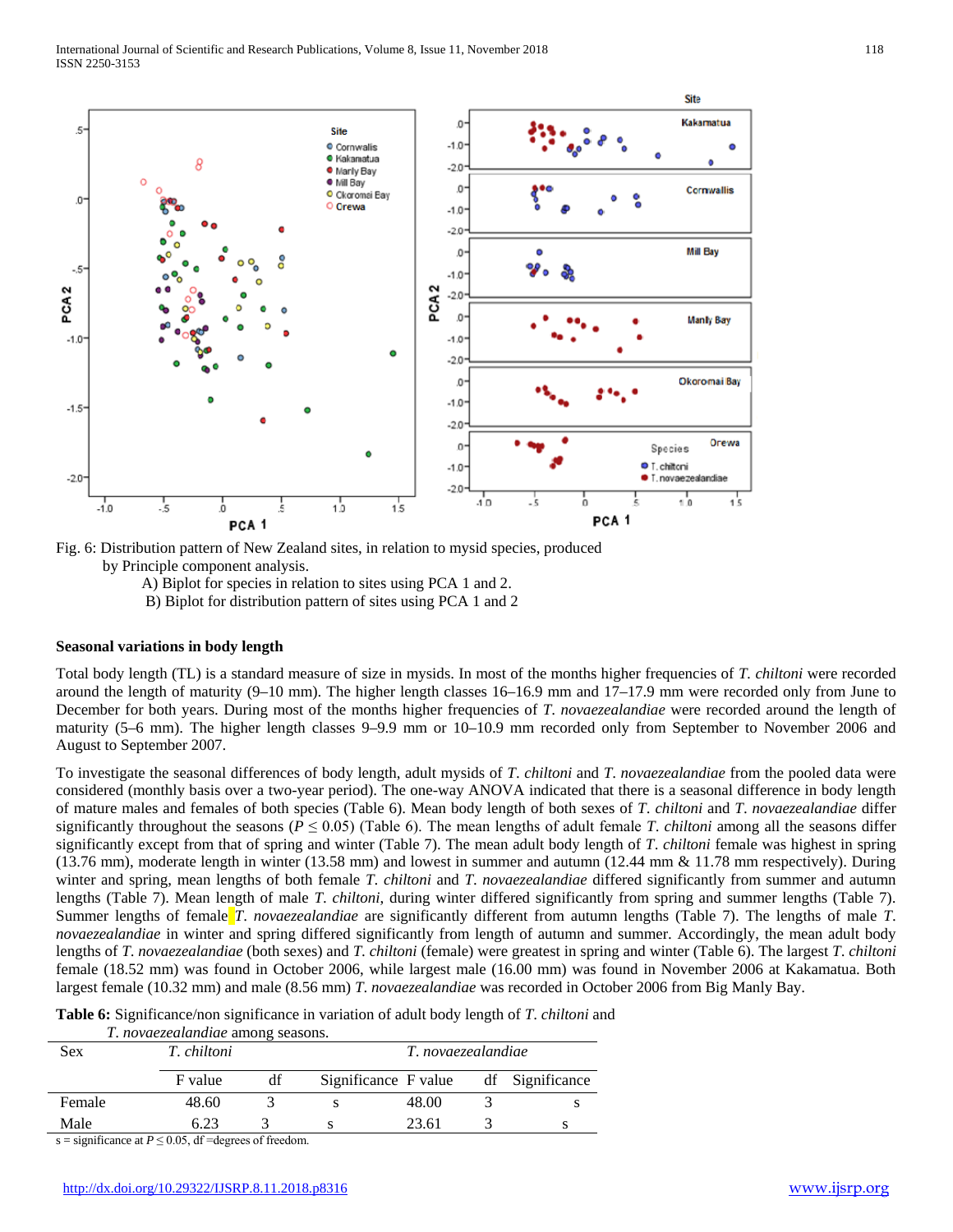|        | (mean-bl) in unicient seasons. |                         |                        |                  |        |  |  |
|--------|--------------------------------|-------------------------|------------------------|------------------|--------|--|--|
| Season | T. chiltoni                    | T. novaezealandiae      |                        |                  |        |  |  |
|        | $Mean + SE$                    | (Male)<br>$Mean \pm SE$ | $Mean \pm SE$ (Female) | $Mean \pm SE$    | (Male) |  |  |
|        | (Female)                       |                         |                        |                  |        |  |  |
| Winter | $13.58 \pm 0.11a$              | $11.82 \pm 0.09a$       | $7.23 \pm 0.07a$       | $6.58 \pm 0.10a$ |        |  |  |
| Spring | $13.76 \pm 0.08a$              | $11.43 \pm 0.07 b$      | $7.25 \pm 0.05a$       | $6.51 \pm 0.06a$ |        |  |  |
| Summer | $12.44 + 0.01b$                | $11.37 \pm 0.12$ b      | $6.53 \pm 0.03$        | $6.02+0.04b$     |        |  |  |
| Autumn | $11.78 \pm 0.25$ b             | 11.72±0.24              | $6.92 \pm 0.06b$       | $5.92 \pm 0.09b$ |        |  |  |

## **Table 7:** Descriptions of variation of adult body length of *T. chiltoni* and *T*. *novaezealandiae*

(mean±SE) in different seasons.

SE=standard error, df=Degree of freedom

## **Discussion**

The variation of species abundance observed in different sites indicated that there was a higher fluctuation of abundance of *T. chiltoni.* The seasonal variation of *T. novaezealandiae* was not much evidenced but it was observed in Okoromai Bay, a smaller water body. This finding agrees with the conclusion made by Jones et al. (1989). The disappearance of *T*. *novaezealandiae* during January to May and reappearance in June in both years at Okoromai Bay site is a unique situation for the site. The possible explanation of this phenomenon would be the migration of *T*. *novaezealandiae* from refugia where it finds shades and colder temperature in the stream or nearby waters. However, *T*. *novaezealandiae* occur throughout the year in other east coast sites as well as Kakamatua on the west coast, with their year-round breeding. Therefore, seasonal abundance of *T*. *novaezealandiae* differs among sites, and it may be attributed to the site-specific factors.

Considerable seasonal variation in abundance of *T. chiltoni* is reported for Kakamatua populations. As a generalisation, two recurring seasonal peaks in abundance were apparent: during winter, and again during spring to early summer; during late summer and autumn mysid abundance generally decreased. This is similar to North Island study (Kirk, 1983), findings for *T*. *chiltoni* populations from the Waikato River, which showed the highest abundance in late winter and spring and lowest in summer. However, the North Island results contradicted with the research undertaken in South Island, where mysid abundance reached maxima in summer, with the decrease in abundance towards winter (Jones et al., 1989; Lill, 2011; Bierschenk et al., 2008). Seasonal differences in maximum abundance of *T. chiltoni* may well be a function of a latitudinal variation in temperature (Mauchline, 1980; Wittmann, 1984; Baldo et al., 2001) between these two geographic extremes. Due to latitudinal differences, South Island (Latitude 45.1527° S, 169.8926° E) summer temperatures almost identical to spring temperatures in Auckland (latitude 36.8485° S, 174.7633° E) and winter temperatures are very low compared to North Island. North Island maximum summer temperatures recorded during the study is 25°C. This gives the opinion of that *T*. *chiltoni* population avoid extreme temperatures (high or low).

The environmental parameters vary over time within each site (and between sites). This is important as estuaries are transition environments with strong environmental gradients that often determine species distribution. In addition, these environmental parameters determine the availability of food as well as appearance of other faunal species competing for the same habitat. This may lead to biological factors (other than environmental factors) to become operative in the sites and these biological factors also are likely to be contributing to the fluctuations in the mysid abundance. Seasonal variations in the abundance of *T*. *chiltoni* populations at Kakamatua seem to be multi-factorial. During the extensive breeding periods, from winter to early summer, there were peaks of species abundance. The decline of mysid abundance during summer to autumn could be discussed in relation to the increase in the fish and their migration. The predation of mysids by the fishes (Webb, 1973; Griffiths, 1976; Hayes & Rutledge, 1991; James & Unwin, 1996) may be an important biological factor. This supported by the finding of the trophic analysis using stable isotopic analysis, concluded that *Galaxius maculates* predation on mysids at this site (Punchihewa & Krishnarajah, 2013b). There were evidences that extensive fish migration to inland waters and as well as upstream and downstream migrations (McDowell & Elton, 1980; McDowell et al.,1994) took place during summer to autumn (personal observations). It was evident from correlation analysis that site, stream width, vegetation cover and soil condition of the substratum also influence the abundance and distribution of mysid species. Changes in abundance of mysids at Kakamatua site over seasons may reflect small scale migration within the stream due to one or more factors.

Another possible explanation that can be put forward to explain the decrease in the mysid abundance in the study sites could be the increase of the temperature during summer. The increased temperatures could cause a lowering of the survival of mysids (Rudstam et al., 1999; Yamada & Yamashita, 2000; Fockedey et al., 2006), thus leading to a decline in *T*. *chiltoni* abundance during late summer to autumn for which high temperatures were recorded for the site. However, seasonal variation of temperature may indirectly influence through other environmental parameters, for instance increase in temperature lead to increased evaporation which in turn cause an increase in salinity.

During two years survey, it was apparent that mysid abundance was significantly higher in Kakamatua compared to the other five sites in Auckland region. Among the other sites, the prominancy of this site was due to the larger size of the water body and associated mature and dense riparian vegetation sheltering the edge of the stream, which may provide micro habitats to meet the conditions of their habitat requirement. At summer temperatures, it was observed that mysids were abundant around the shady banks of the stream, as the observation made by Chapman and Lewis (1976). Unavailability of brooded females at Kakamatua site during late summer and autumn is an important point for concern. However, the largest individuals collected during June to December indicated that they were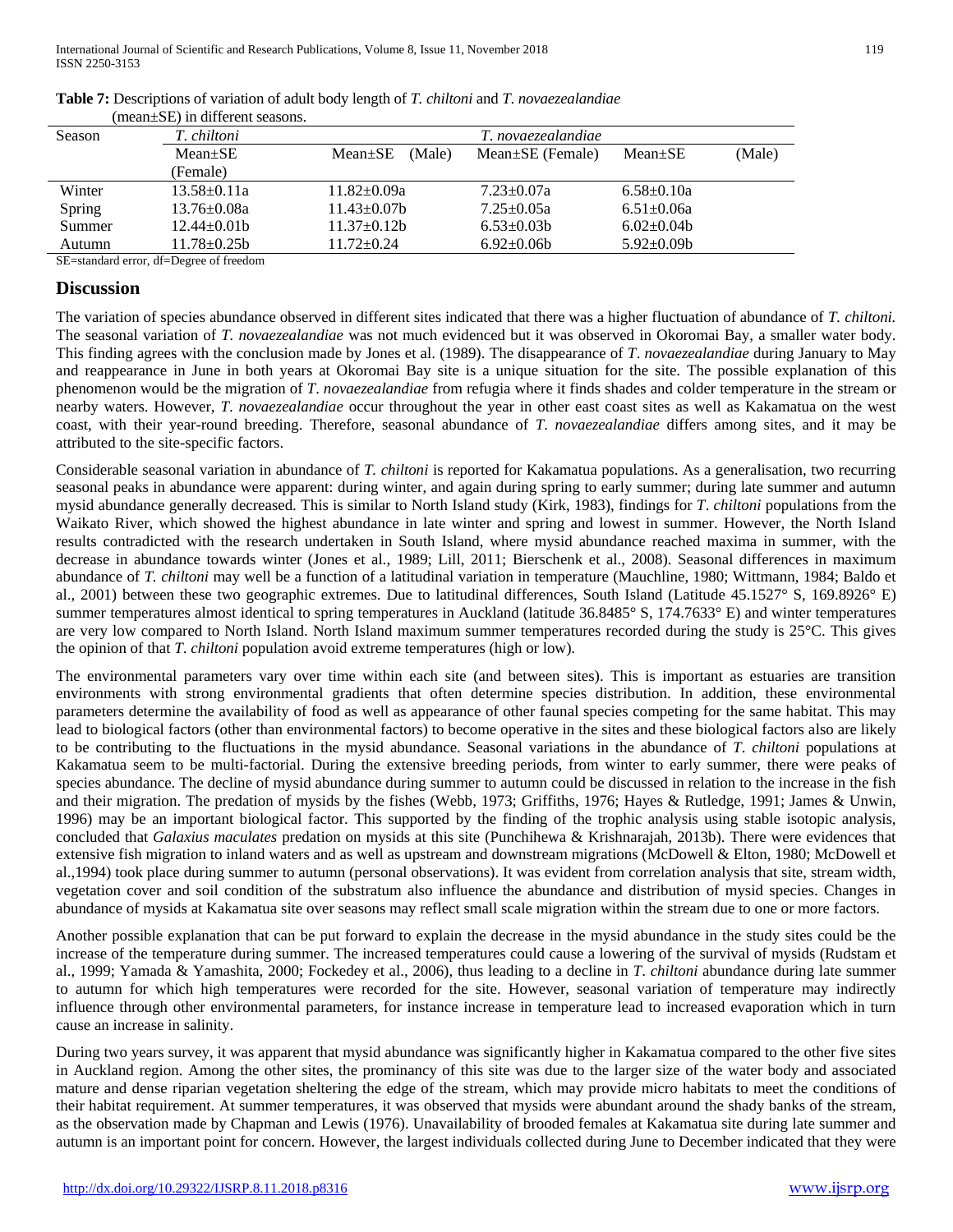born during summer and autumn (Jan. to May). It is reflected that these summer and autumn cohorts probably migrate within the stream to avoid the unfavourable conditions prevailing in the study site (during Jan. to May) and they return to their original habitats when conditions become favourable (during June). This is suggested that Auckland mysids are avoiding higher temperatures. The largest individuals always recorded in spring may be due to the intermediate temperatures is more favourable for their survival and development

Cart results show that *T. novaezealandiae* occurred within a wider range of salinity than *T. chiltoni* and also agree with that *T. novaezealandiae* has wider geographical distribution due to wider salinity tolerances (Punchihewa & Krishnarajah, 2013a). Therefore, it's clear that salinity is a key distributional factor for both *Tenagomysis* species. Finally, it was evident that temperature, salinity and site-specific factors (stream width, marginal vegetation and soil condition influence the distribution of mysid species.

#### **Conclusion**

*Tenagomysis chiltoni* showed a considerable seasonal fluctuation while seasonal patterns of *T. novaezealandiae* were less apparent and it differs among sites. With the combinations of physical factors (site, width of the stream, marginal vegetation cover and soil condition of the substratum), chemical factors (salinity and temperature) and biological factors (fish predation) influence the species distribution and abundance. Kakamatua Stream supported higher mysid abundance, compared to other sites due to its size of the water body and dense riparian vegetation bordering the stream, which providing suitable habitats for mysids. The lack of clear pattern due to the different sizes of the water bodies and sample size might change accordingly.

## **Acknowledgment**

This project was funded by the Auckland University of Technology, Auckland, New Zealand. Steve O' Shea is hereby acknowledged for his valuable suggestions given to me during my study. Dr. Somerathna is hereby acknowledged for his valuable support and advices given on PCA and CART analysis.

## **References**

- Baldo, F., Taracido, L. J., Arias, A. M., Drake, P., 2001. Distribution and life history of the mysid *Rhopalophthalmus mediterraneus* in the Guadalquivir Estuary (SW Spain). Journal of Crustacean Biology, 21, 961–972.
- Bierschenk, B., Burns, Cl., Closs, G., & Schallenberg, M., 2008. Mysid abundance and population structure in a large South Island Estuary. Paper presented at

the Freshwater Sciences Society Conference, New Plymouth, Taranaki.

Chapman, M. A., & Lewis, M. H., 1976. An introduction to the freshwater Crustacea of New Zealand. Auckland and London: Collins.

- De'ath, D., & Fabricus, K. E., 2000. Classification and regression trees:a powerful yet simple technique for ecological data analysis. Ecology, 81, 3178–3192.
- Fockedey, N., & Mees, J. (1999). Feeding of the hyperbenthic mysid Neomysis integer in the maximum turbidity zone of the Elbe, Westerschelde and Gironde estuaries. Journal of Marine Systems, 22, 207–228.
- Fockedey, N., Ghekiere, A., Bruwiere, S., & Janssen, C. R., 2006. Effect of salinity and temperature on the intra-marsupial development of the brackish water mysid Neomysis integer (Crustacea: Mysidacea). Marine Biology, 148, 1339–1356.
- Fulton, R. S., 1982a. Preliminary results of an experimental study of the effects of mysid predation on estuarine zooplankton community structure. Hydrobiologia, 93, 79–84.
- Greenwood, J. G., Jones, M. B., & Greenwood, J., 1985. Reproductive biology, seasonality and distribution of *Tenagomysis macropsis* W. Tattersall**,** 1923 (Crustacea, Mysidacea) in a New Zealand Estuary. Bulletin of Marine Science, 37, 538–555.
- Griffiths, W. E., 1976. Food and feeding habits of European perch in the Selwyn River, Canterbury, New Zealand. New Zealand Journal of Marine and Freshwater Research, 10, 417–428.
- Hayes, J. W., & Rutledge, M. J., 1991. Relationship between turbidity and fish diets in Lakes Waahi and Whangape, New Zealand. New Zealand Journal of Marine and Freshwater Research, 25, 297–304.
- James, G. D., & Unwin, M. J., 1996. Diet of Chinook salmon *(Oncorhynchus tshawytscha)* in Canterbury coastal waters, New Zealand. New Zealand Journal of Marine and Freshwater Research, 30, 69–78.
- Jones, M. B., Greenwood, J. G., & Greenwood, J., 1989. Distribution, body size, and brood characteristics of four species of mysids (Crustacea: Peracarida) in the Avon-Heathcote Estuary, New Zealand. New Zealand Journal of Marine and Freshwater Research, 23, 195–199.
- Kirk, P. D., 1983. The biology of the mysid shrimps of the lower Waikato area. Unpublished Master of Science Thesis, Department of Biological Sciences, University of Waikato, Waikato. 171 pp.
- Lill, A. W. T., Closs, G. P., Savage, C., Schallenberg, M., 2011. Annual secondary production of two estuarine mysid species (Mysidacea: Mysidae) inhabiting an intermittently closed estuary, south-eastern New Zealand*.* New Zealand Journal of Marine and Freshwater Research, 62(7), 823–834.

Mauchline, J., 1980. The biology of mysids and euphausids. Advances in Marine Biology. New York: Acadamic Press Inc. (London), 18, 1–219.